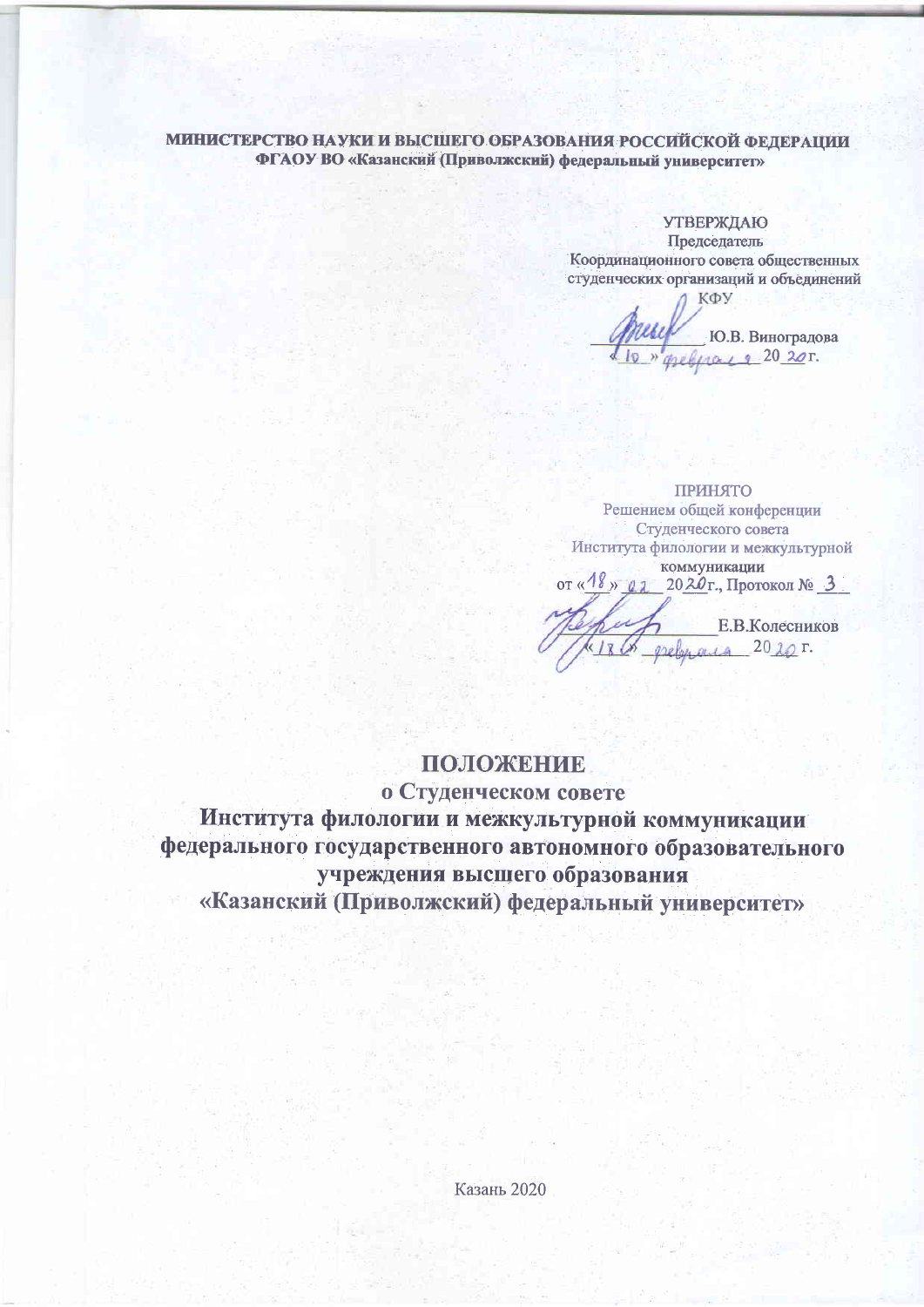#### 1. Общие положения

1.1. Студенческий совет Института филологии и межкультурной коммуникации (далее - Студенческий совет) федерального государственного автономного образовательного учреждения высшего образования «Казанский (Приволжский) федеральный университет» (далее - КФУ) является добровольным, самоуправляемым, некоммерческим формированием, созданным по инициативе студентов, объединившихся на основе общности интересов для реализации общих целей, указанных в настоящем Положении.

1.2. Настоящее Положение определяет общий порядок и условия деятельности Студенческого совета.

1.3. Студенческий совет в своей деятельности руководствуется действующими нормативно-правовыми актами Российской Федерации и Республики Татарстан, Уставом КФУ, решениями Ученого Совета КФУ, приказами и распоряжениями ректора КФУ, Правилами внутреннего распорядка КФУ, настоящим Положением и иными локальными актами КФУ.

1.4. Деятельность Студенческого совета основывается на принципах законности, гласности, самоуправления, добровольности, равноправия и выборности.

1.5. Студенческий совет входит в состав Координационного совета общественных студенческих организаций и объединений КФУ (далее - Совет). Студенческий совет представляет его председатель, а в периоды его отсутствия - его заместитель.

#### 2. Цель и задачи деятельности Студенческого совета

2.1. Целью деятельности Студенческого совета является формирование у обучающихся Института филологии и межкультурной коммуникации (далее - Институт) умений и навыков самоуправления, подготовка их к компетентному и ответственному участию в жизни Института, формирование гражданской культуры, активной гражданской позиции обучающихся Института, содействие развитию их социальной зрелости, самостоятельности, способности к самоорганизации и саморазвитию.

2.2. Деятельность Студенческого совета, в соответствии с его назначением, направлена на осуществление следующих задач:

- объединение обучающихся Института через привлечение их к участию в научной, общественной, культурно-творческой, спортивной, волонтерской и иных видах деятельности;

- сохранение и развитие традиций студенчества Института:

- формирование корпоративной культуры обучающихся Института;

- координация деятельности студенческих общественных объединений Института;

- содействие реализации общественно значимых инициатив, обучающихся Института;

- осуществление информационной, координационной, консультативной и иной деятельности в сфере студенческого самоуправления Института;

- содействие органам управления Института и КФУ в решении образовательных и научных задач, в организации досуга и быта студентов, пропаганде здорового образа жизни:

- содействие в решении образовательных, социально-бытовых и прочих вопросов, затрагивающих интересы студентов Института;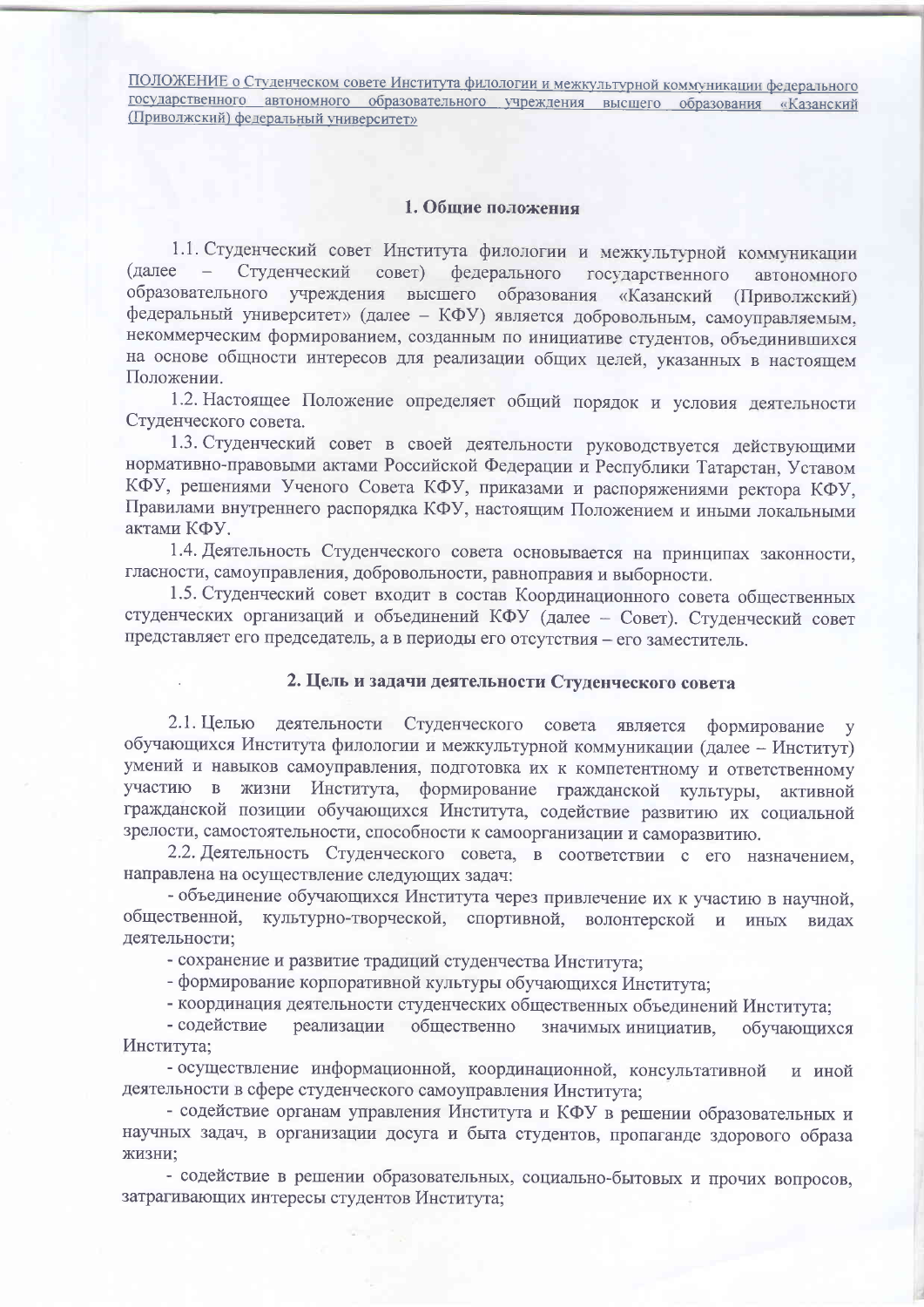- содействие структурным подразделениям Института и КФУ в реализации мероприятий, проводимых в рамках образовательного процесса;

- проведение работы, направленной на повышение сознательности студентов Института и их требовательности к уровню своих знаний, воспитание бережного отношения к имущественному комплексу, патриотического отношения к духу и традициям Института и КФУ:

- организация конференций, форумов, слетов, круглых столов и других мероприятий по обмену опытом в области студенческого самоуправления Института;

- укрепление межвузовских, межрегиональных международных  $\mathbf{H}$ связей студенчества Института и КФУ;

- противодействие негативным социальным процессам в молодежной среде, вытеснение проявлений асоциального поведения обучающихся Института.

# 3. Организационная структура и деятельность Студенческого совета

3.1. Студенческий совет возглавляет Председатель, избираемый на Отчетновыборной конференции Студенческого совета и осуществляющий свою деятельность на безвозмездной основе.

3.2. Председателем Студенческого совета может быть обучающийся очной формы обучения Института.

3.3. Заместитель председателя Студенческого совета назначается Председателем Студенческого совета.

3.4. Координация деятельности Студенческого совета осуществляется Институтом, Советом и Департаментом по молодежной политике, социальным вопросам и развитию системы физкультурно-спортивного воспитания КФУ (далее - Департамент по молодежной политике).

## 4. Членство в Студенческом совете

4.1. Членами Студенческого совета могут быть обучающиеся Института, разделяющие цель, задачи Студенческого совета, соблюдающие его Положение и принимающие активное участие в деятельности Студенческого совета.

4.2. Членство в Студенческом совете осуществляется на добровольной и безвозмездной основе.

4.3. Члены Студенческого совета должны добросовестно заниматься решением поставленных перед Студенческим советом задач.

#### 5. Права членов Студенческого совета

В своей деятельности члены Студенческого совета имеют право:

5.1. Получать консультативную, организационную  $\,$   $\,$   $\,$   $\,$ социально-правовую поддержку со стороны Института, Совета, Департамента по молодежной политике и администрации КФУ.

5.2. Знакомиться с проектами решений администрации Института и КФУ по вопросам, касающимся деятельности Студенческого совета.

5.3. Вносить в адрес Совета, Департамента по молодежной политике и администрации Института:

- предложения  $\Pi{\rm O}$ вопросам развития студенческого самоуправления, совершенствования воспитательного и образовательного процессов, организации отдыха и досуга студентов;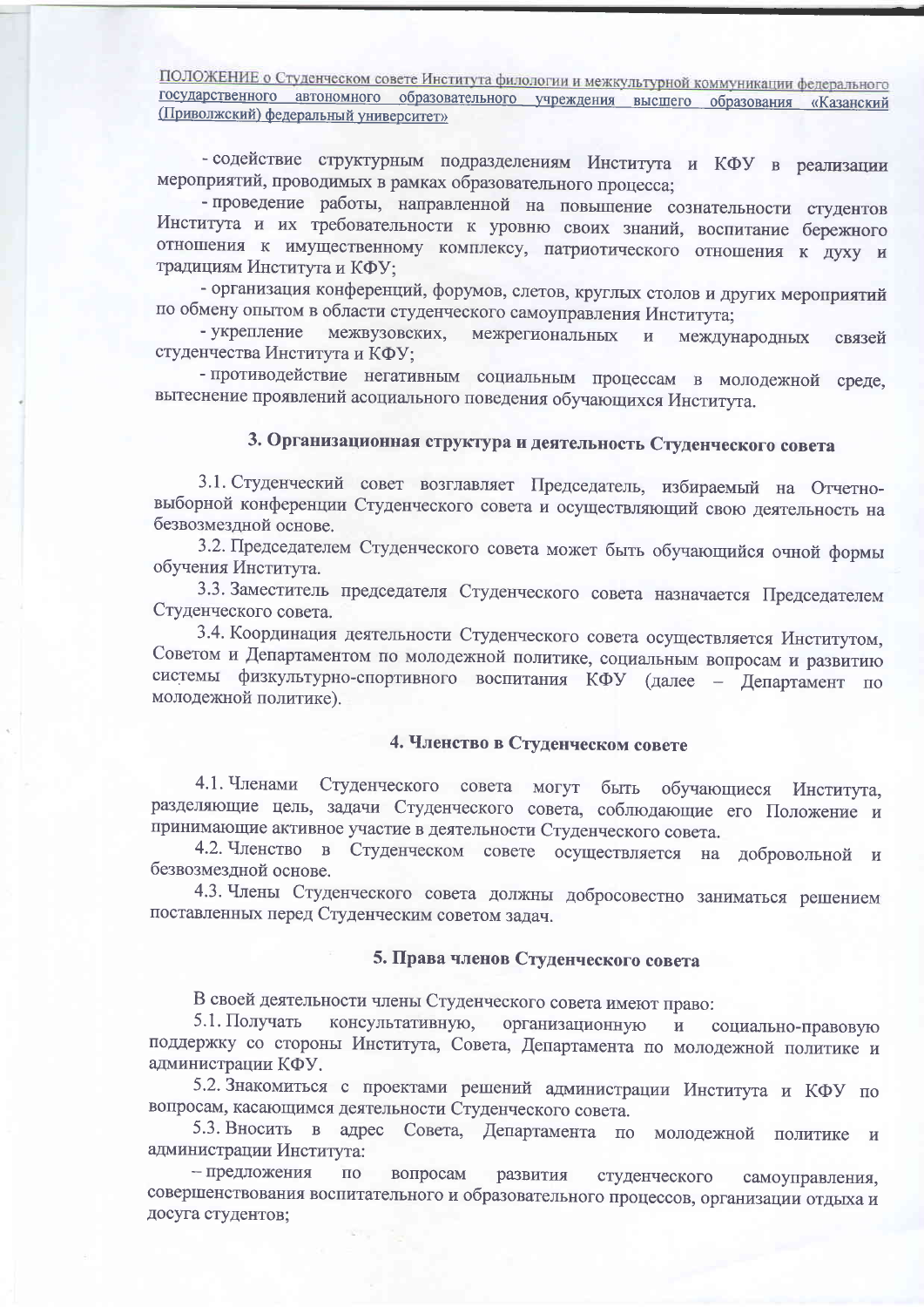- предложения по созданию условий, необходимых для достижения цели и решения задач Студенческого совета, улучшению условий его деятельности, в том числе совершенствованию материально-технической базы, приобретению необходимого инвентаря, расходных материалов;

- предложения по поощрению студентов, активно принимающих участие в деятельности Студенческого совета, благодарственными письмами, грамотами, специальными знаками.

5.4. Участвовать в:

- разработке и совершенствовании нормативных актов, затрагивающих интересы студентов Института;

- разработке и реализации системы поощрения студентов за достижения в учебной и внеучебной деятельности, в том числе, принимающих активное участие в деятельности Студенческого совета и общественной жизни КФУ;

- планировании, подготовке, проведении и анализе внеучебных мероприятий Института и КФУ;

- работе советов (комитетов, комиссий и др.), создаваемых в Институте.

5.5. Свободно распространять информацию о своей деятельности, пропагандировать свои взгляды, цель и задачи.

5.6. Организовывать и проводить круглые столы, слеты и иные мероприятия, соответствующие цели и задачам Студенческого совета.

5.7. Участвовать в конференциях, форумах, круглых столах, конкурсах и иных мероприятиях республиканского, регионального, российского и международного уровней.

5.8. Осуществлять взаимодействие с руководителями структурных подразделений КФУ.

5.9. Устанавливать и поддерживать связи с общественными объединениями и иными некоммерческими организациями КФУ, Республики Татарстан и Российской Федерации.

## 6. Обязанности членов Студенческого совета

6.1. Общее руководство и контроль за деятельностью Студенческого совета, а также представление его интересов в Совете, перед Институтом, Департаментом по молодежной политике и другими структурными подразделениями КФУ осуществляет Председатель Студенческого совета.

6.2. Председатель Студенческого совета обязан:

- нести ответственность за деятельность Студенческого совета;

- руководить и организовывать деятельность Студенческого совета согласно его цели и задачам;

- руководить формированием годовых планов работы, нести персональную ответственность за их реализацию;

- в установленный срок предоставлять план работы и отчетные документы деятельности Студенческого совета председателю Совета, директору Института, директору Департамента по молодежной политике;

- своевременно представлять и обновлять списки членов Студенческого совета;

- утверждать график и регламент работы Студенческого совета с Институтом, Советом и Департаментом по молодежной политике;

- своевременно в установленном порядке рассматривать заявления и обращения студентов Института, поступающие в Студенческий совет;

- поддерживать социально значимые инициативы обучающихся Института.

6.3. Члены Студенческого совета обязаны:

- участвовать в мероприятиях, проводимых в КФУ, согласно утвержденным планам;